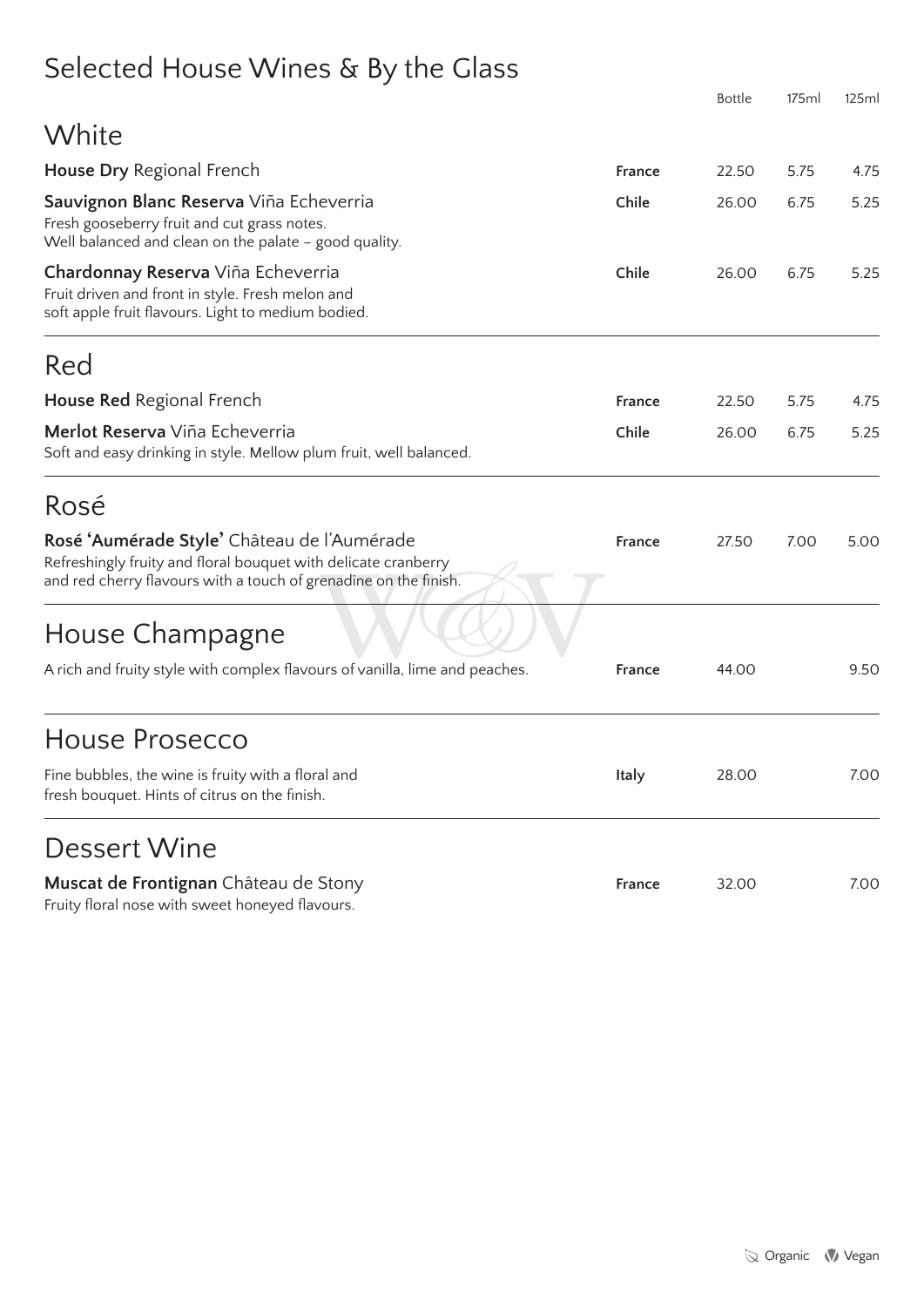|                           | Champagne                                                                                                                                                                                                                                                              |               | <b>Bottle</b>  |  |
|---------------------------|------------------------------------------------------------------------------------------------------------------------------------------------------------------------------------------------------------------------------------------------------------------------|---------------|----------------|--|
|                           | House Champagne                                                                                                                                                                                                                                                        |               | 44.00          |  |
|                           | House Rosé Champagne                                                                                                                                                                                                                                                   |               | 57.00          |  |
|                           | <b>NV Brut Laurent-Perrier</b>                                                                                                                                                                                                                                         |               | 65.00          |  |
|                           | NV 'Yellow Label' Ponsardin Brut Veuve-Clicquot                                                                                                                                                                                                                        |               | 65.00          |  |
|                           | Champagne NV White Foil Pol Roger                                                                                                                                                                                                                                      |               |                |  |
|                           | <b>NV Special Cuvée Bollinger</b>                                                                                                                                                                                                                                      |               | 67.00<br>70.00 |  |
|                           | <b>NV Brut Reserve Taittinger</b>                                                                                                                                                                                                                                      |               | 60.00          |  |
| <b>Rosé NV Taittinger</b> |                                                                                                                                                                                                                                                                        |               | 75.00          |  |
|                           | NV Brut Rosé Marne Laurent-Perrier                                                                                                                                                                                                                                     |               | 85.00          |  |
|                           | Sparkling                                                                                                                                                                                                                                                              | Country       | <b>Bottle</b>  |  |
|                           | <b>House Prosecco</b><br>Fine bubbles, the wine is fruity with a floral and<br>fresh bouquet. Hints of citrus on the finish.                                                                                                                                           |               | 28.00          |  |
|                           | <b>English Sparkling Gusbourne Estate</b><br>Made in Kent from a classic champagne blend of Chardonnay, Pinot noir and Pinot Meunière.<br>Aromas of brioche and butterscotch. On the palette it's rich and round with a long finish.<br>A real rival to any Champagne. | England       | 40.00          |  |
|                           | Rosé                                                                                                                                                                                                                                                                   |               |                |  |
| 1.                        | Rosé Aumérade 'Style' Château de l'Aumérade<br>Refreshingly fruity and floral bouquet with delicate cranberry<br>and red cherry flavours with a touch of grenadine on the finish.                                                                                      | <b>France</b> | 27.50          |  |
| 2.                        | <b>Syrah Vermentino 1753</b> Château de Campuget $\Im$<br>Classic rose petal colour, this elegant, dry rosé shows aromatic notes of grapefruit and<br>delicate citrus hints, through to a refreshing palate of red berry fruits with a lifted finish.                  | <b>France</b> | 26.00          |  |
| 4.                        | <b>Jadis Rosé'</b> Château Grand Bois W<br>A complex rosé with notes of wild strawberries, violets                                                                                                                                                                     | France        | 40.00          |  |

and orange peel, complemented by a hint of saffron.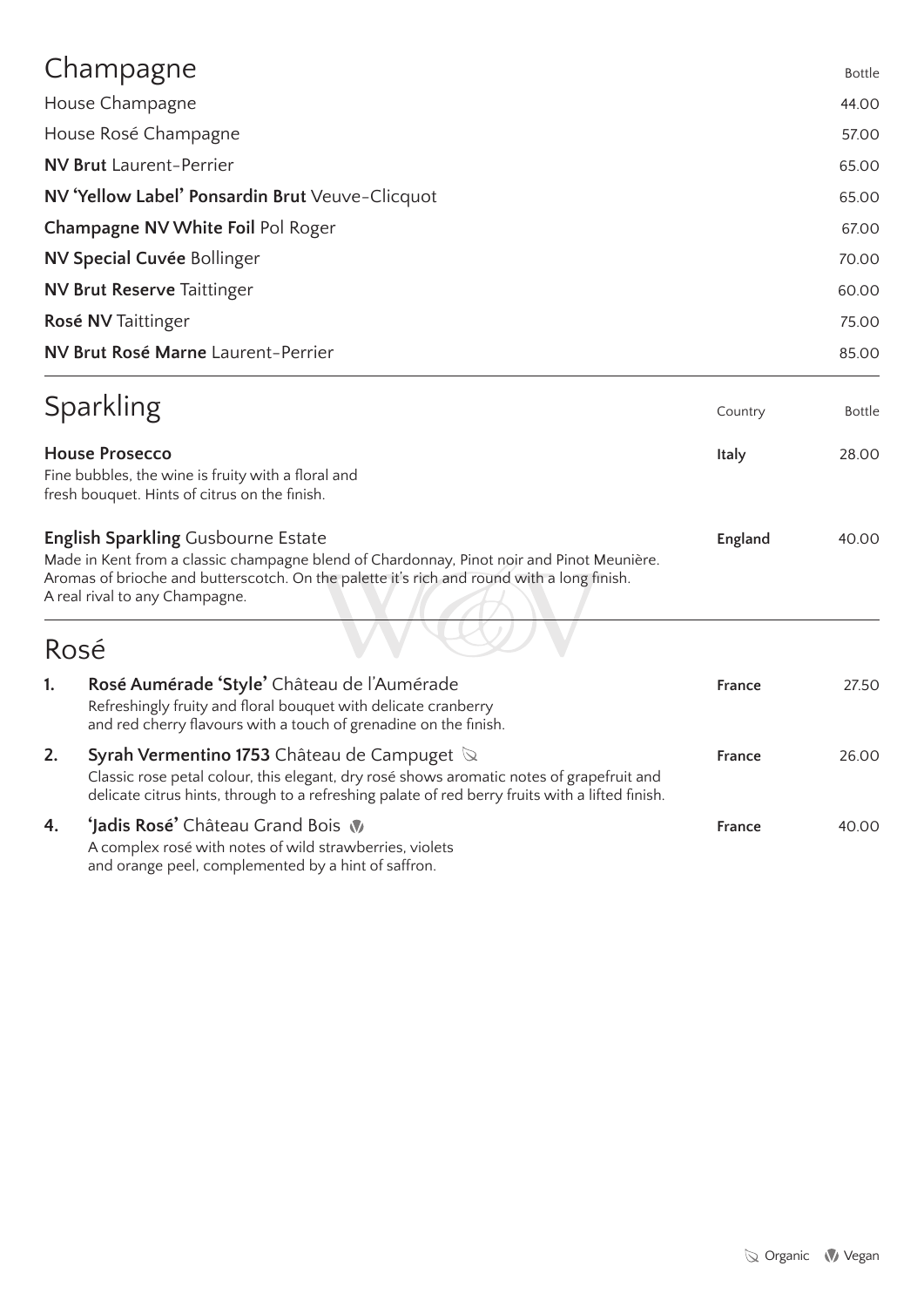# White Bottle

|     | France                                                                                                                                                                                                                                                                                                                                                          |       |
|-----|-----------------------------------------------------------------------------------------------------------------------------------------------------------------------------------------------------------------------------------------------------------------------------------------------------------------------------------------------------------------|-------|
| 5.  | Picpoul de Pinet 'Excellence' de L'Ormarine \<br>Floral nuances, stone fruits and zesty citrus notes<br>through to a long, delicious and mouthwatering finish.                                                                                                                                                                                                  | 27.00 |
| 6.  | Viognier '1753' Château de Campuget v<br>A beautifully balanced and aromatic wine with<br>a nectarine, ginger and honeysuckle character.                                                                                                                                                                                                                        | 29.00 |
| 7.  | <b>Menetou-Salon Blanc</b> J. de Villebois<br>One of the best alternatives to Sancerre. Light and fresh with good acidity.                                                                                                                                                                                                                                      | 33.00 |
| 8.  | Gewürztraminer Reserve Dopff Au Moulin<br>Controlled yet expressive, this wine offers the characteristic exotic<br>aromas of Gerwürztraminer - rose petals, lychee and gingerbread -<br>in an elegant, medium-bodied style. This is a Gewurz made for food!                                                                                                     | 35.00 |
| 9.  | Bourgogne Chardonnay Domaine René Monnier<br>A 'mini Meursault' From a fabulous family owned estate producing iconic wines<br>since 1723. Rich and generous Bourgogne Chardonnay with bags of minerality.                                                                                                                                                       | 36.00 |
| 10. | <b>Sancerre Blanc</b> J. de Villebois<br>Lovely grassy nose packed with herbaceous fruit and<br>blackcurrants finished off with lots of fresh acidity.                                                                                                                                                                                                          | 40.00 |
| 11. | <b>Chablis</b> Domaine Grand Roche W<br>Rich & generous style. Typical clean & fresh, mineral notes on<br>the nose and through to a razor dry mouth-watering finish.<br>Complex yet balanced from a classic top Burgundy producer.                                                                                                                              | 37.00 |
| 12. | Les Cras Grand Vin de Bourgogne Saint Veran 2015<br>A delicious lightly oaked Chardonnay. Notes of citrus,<br>lemon & lime on the palate.                                                                                                                                                                                                                       | 40.00 |
| 13. | St Aubin 1 <sup>er</sup> Cru 'Les Charmois' Domaine Marc Morey<br>Morey have been producing wines since 1919. Lemon peel combines with<br>orange, vanilla and hints of smokeiness. Medium to full bodied with more<br>citrus on the palate. It has heaps of minerality and good acidity keeping the<br>mouth lively. The finish is clean with buttery elements. | 65.00 |
| 14. | Meursault 'Le Limozin' Domaine René Monnier<br>Toasty and honeyed nose with delicate citrus<br>notes combined with a delicate hint of pineapple.                                                                                                                                                                                                                | 75.00 |
| 15. | Puligny Montrachet Domaine René Monnier 2015<br>Great typicity with a pure mineral core complemented                                                                                                                                                                                                                                                            | 95.00 |

by notes of hazelnut and brioche. Classic and elegant.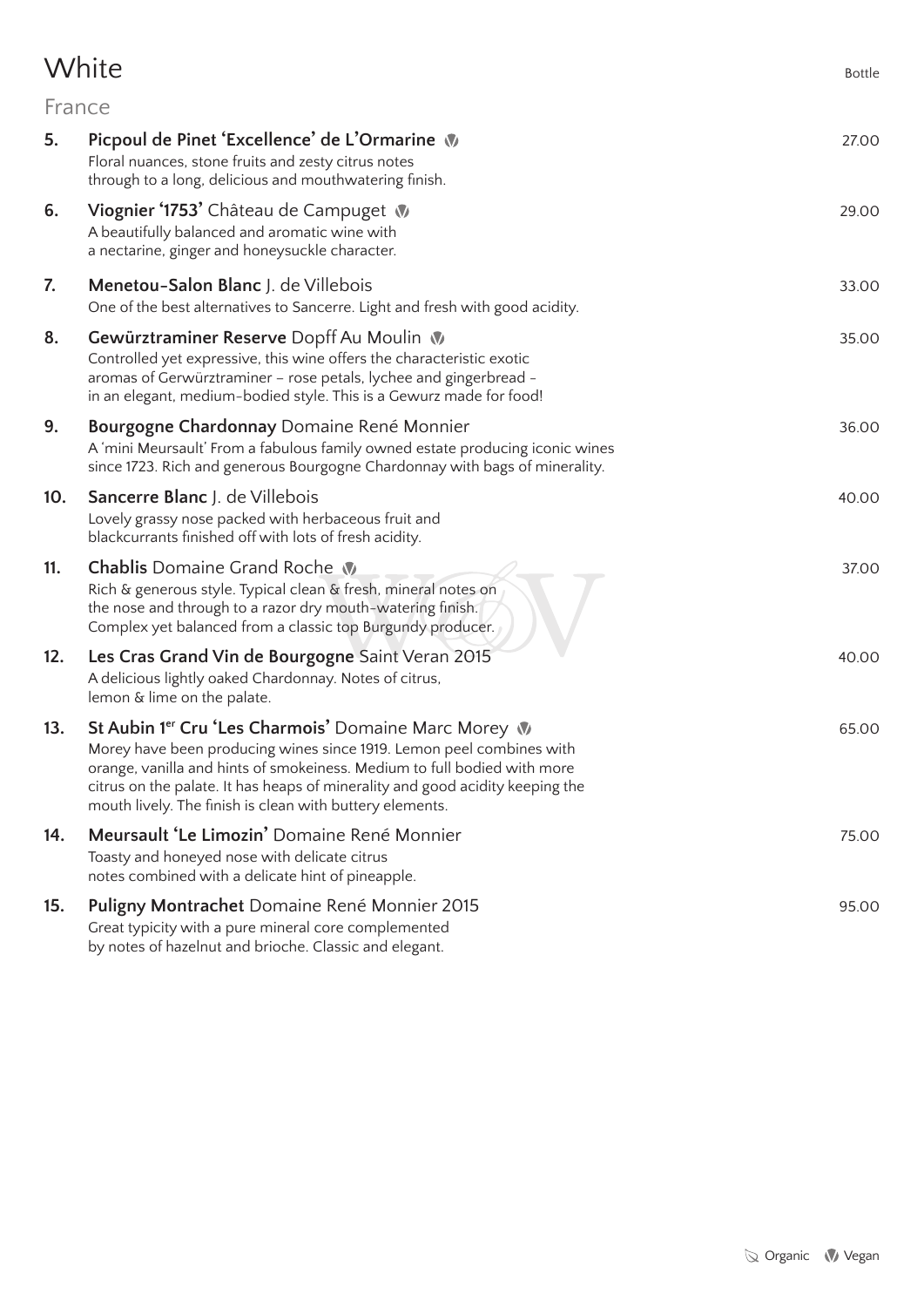# White Bottle

# Spain

| 16.   | Albariño 'Coral do Mar', Pazo do Mar<br>This estate grown and bottled Albariño shows stone fruit characters with delicate<br>spicy notes on the nose, which are echoed on the palate along with citrus characters.<br>This poised wine is all held together by a crisp backbone of refreshing and zesty acidity.                                                                        | 29.00 | Recommended |
|-------|-----------------------------------------------------------------------------------------------------------------------------------------------------------------------------------------------------------------------------------------------------------------------------------------------------------------------------------------------------------------------------------------|-------|-------------|
| 17.   | Rioja Blanco Reserva, Barrique, Nivarius Palacios Vinos De Finca<br>A structured, full-bodied and very expressive wine bursting with<br>fruit notes that gains complexity after some time in the glass.                                                                                                                                                                                 | 36.00 |             |
| Italy |                                                                                                                                                                                                                                                                                                                                                                                         |       |             |
| 18.   | Pinot Grigio Andrea di Pec<br>Bursting with delicate fruit flavours of ripe pears and yellow apple with a spicy character.                                                                                                                                                                                                                                                              | 26.00 |             |
| 19.   | Vermentino 'Timo' San Marzano<br>Exotic floral and lime cordial aromas combine with notes of thyme and<br>rosemary enhanced by green apple through to a saline, zesty finish.                                                                                                                                                                                                           | 31.00 | Recommended |
| 20.   | Gavi di Gavi 'Fossili' San Silvestro<br>An appealing green apple and citrus flavour through to a mouthwatering and refreshing finish.                                                                                                                                                                                                                                                   | 36.00 |             |
| 21.   | <b>Grillo Feudo Aranchio</b><br>A delicious, light dry white wine from Sicily. Tropical aromas with<br>hints of mango, papaya and a finish of white flowers and jasmine.                                                                                                                                                                                                                | 29.00 |             |
|       | South Africa                                                                                                                                                                                                                                                                                                                                                                            |       |             |
| 22.   | <b>Founders Chenin Blanc</b> Swartland Winery<br>Expressive aromas of ripe passion fruit and apples,<br>crisp and refreshing through to a zesty, clean finish.                                                                                                                                                                                                                          | 25.00 |             |
| 23.   | Chardonnay 'G.P.S. Series' Richard Kershaw Wines<br>Complex notes of orange peel, peach and grapefruit layered<br>with lemon cream biscuits through to a long mineral finish.                                                                                                                                                                                                           | 62.00 |             |
|       | Australia & New Zealand (Australasia)                                                                                                                                                                                                                                                                                                                                                   |       |             |
| 24.   | Unoaked Chardonnay, Foundstone Berton Vineyard<br>A fruit driven wine with aromas of candied lemon,<br>lime and honey-dew melon through to a zesty finish.                                                                                                                                                                                                                              | 27.00 |             |
| 25.   | Sauvignon Blanc 'Origin' Saint Clair \<br>Tropical aromas of passionfruit, guava and blackcurrant combine with nettle and<br>subtle chalky mineral notes. The rich, full palate with grapefruit and blackcurrant leaf<br>has herbaceous overtones and a delicate sea salt character, through to a long, mineral finish.                                                                 | 35.00 |             |
| 26.   | Hen & Chicken Chardonnay Larry Cherubino<br>Aromas of melon, citrus and minerals, follow through on the palate. A creamy mouth feel,<br>with a generous palate structure and a clean acid backbone. Fruit wash and-picked,<br>whole bunch pressed, fermented with natural yeasts and aged in new and 2 year old<br>French oak for 8 months with 80% undergoing malolactic fermentation. | 37.00 |             |
| 27.   | <b>Omaka Reserve Chardonnay Saint Clair</b><br>Full bodied rich and complex. White peach, guava and<br>a touch of toasty cinnamon with an elegant, long finish.                                                                                                                                                                                                                         | 39.00 |             |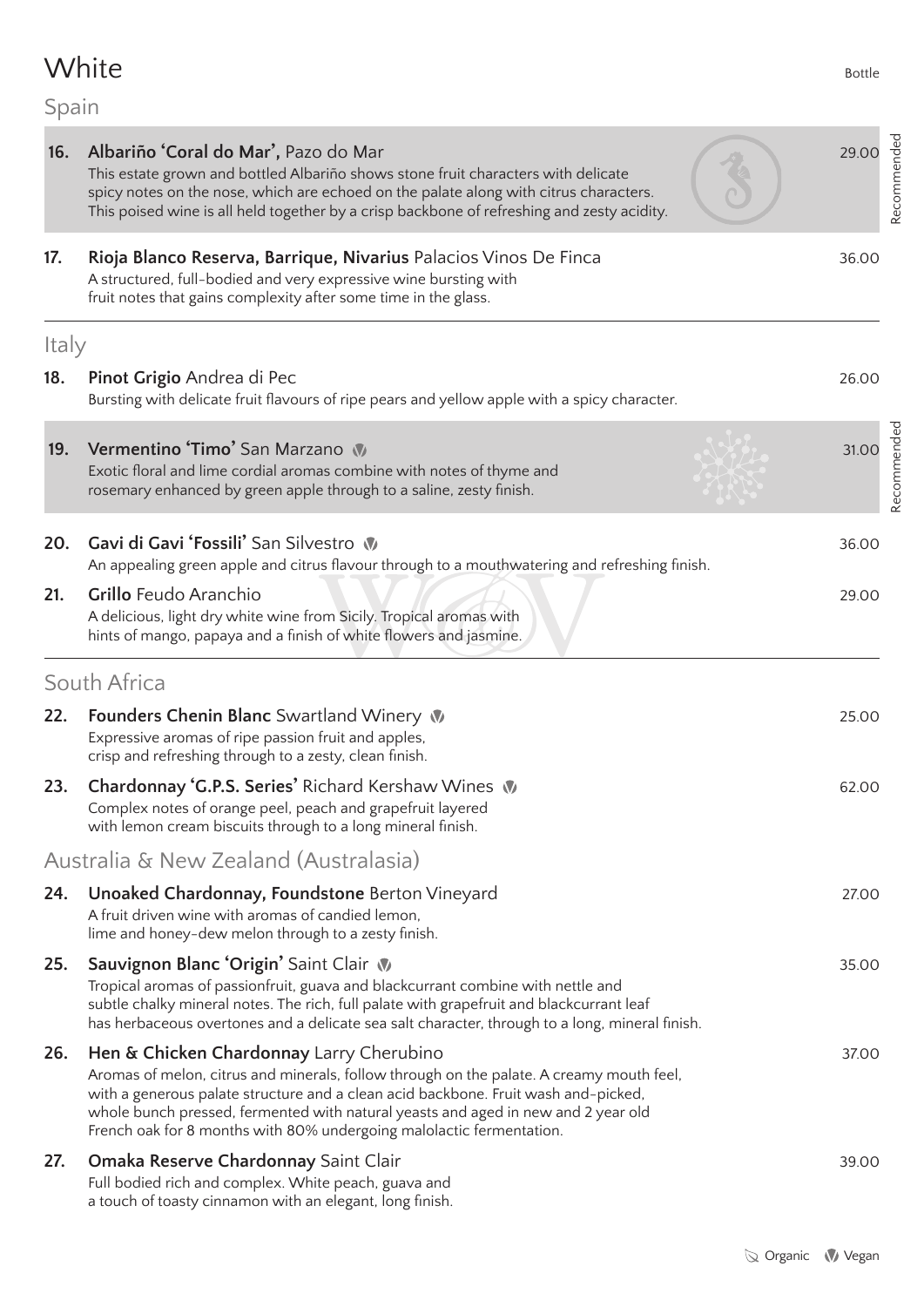# $\text{Red}$

### France

| 28.   | <b>Côtes du Rhône</b> Domaine des Carabiniers $\mathbf{W}$<br>Perfumed damson fruit, spicy and textured on the palate.<br>Lovely ripe Rhône style redolent of the garrigue of Southern France.                                                                                                                                                                                                                                 | 31.00 |             |
|-------|--------------------------------------------------------------------------------------------------------------------------------------------------------------------------------------------------------------------------------------------------------------------------------------------------------------------------------------------------------------------------------------------------------------------------------|-------|-------------|
| 29.   | <b>Fleurie</b> Olivier Ravier<br>Full, enticing aromas of black cherry and floral notes lead<br>on to a round and elegant palate packed with red fruits.                                                                                                                                                                                                                                                                       | 34.00 |             |
| 30.   | Bourgogne Pinot Noir Domaine René Monnier<br>Lovely Pinot Noir typicity on the nose with wild raspberry, ripe cherry<br>and savoury notes. It is followed with pure vibrant redberry fruit supported<br>with firm tannins, matured in French oak barrels for 10 months.                                                                                                                                                        | 37.00 |             |
| 31.   | Saint-Émilion Château du Gravillon<br>A blend of Merlot and Cabernet Sauvignon delivering expressive aromas<br>of ripe plum and blueberry. Soft and plump and with a silky, smooth finish.                                                                                                                                                                                                                                     | 37.00 |             |
| Italy |                                                                                                                                                                                                                                                                                                                                                                                                                                |       |             |
| 32.   | Primitivo 'Il Pumo' San Marzano<br>Incredible depth of colour, with perfumes of spicy, ripe, black cherries<br>and a hint of liquorice on the nose. On the palate it is full-bodied yet<br>well structured, with full flavours of ripe black fruit. Pair with grilled meats.                                                                                                                                                   | 27.00 |             |
| 33.   | Malvasia Nera 'Talo' San Marzano<br>Deep ruby red with an intense and complex bouquet with notes of red fruits and spices.<br>A full bodied wine with delicious flavours of blackberry jam and vanilla notes through<br>to a smooth finish. Great with roasted meats, rich sauces and mature cheeses.                                                                                                                          | 33.00 | Recommended |
| 34.   | <b>Barbera Appasimento San Silvestro</b><br>Rich wine with hints to ripe fruits, cherry jelly. Velvety tannins and persistent taste.                                                                                                                                                                                                                                                                                           | 35.00 |             |
| 35.   | Chianti Rufina Reserva DOCG Nipozzano<br>The benchmark of Chianti Riserva, Nipozzano has a vibrant personality<br>full of wild berry, cherry and violet notes underpinned with spicy aromas.                                                                                                                                                                                                                                   | 36.00 |             |
| 36.   | <b>Negroamaro 'Vindoro'</b> San Marzano $\mathbb{V}$<br>An intense and densely textured wine showing powerful flavours of<br>dried cherry, liquorice and coffee grounds. Warm, savoury and satisfying.                                                                                                                                                                                                                         | 48.00 |             |
| 37.   | Collezione 50 Vino Rosso San Marzano<br>50% Primitivo 50% Negroamaro. Ruby red colour with purple reflections, intense<br>and complex bouquet with fruity notes of prune, red jam, the spicy scent of<br>vanilla and liquorice. Intense on the palate, full bodied and soft with a long finish.                                                                                                                                | 49.00 |             |
|       | In 1962, 19 vine growers from San Marzano, whose families had farmed the land<br>for generations, combined their efforts to establish 'Cantine San Marzano'. Through<br>the decades this co-operative has grown significantly, attracting over 1200 vine<br>growers, using modern and technologically advanced plants and producing elegant<br>wines without forgetting the obligation to the ancient Apulian wine traditions. |       | Recommended |
| 38.   | Il Bruciato Antinori 2020                                                                                                                                                                                                                                                                                                                                                                                                      | 50.00 |             |

Oak , vanilla and chocolate- delicious!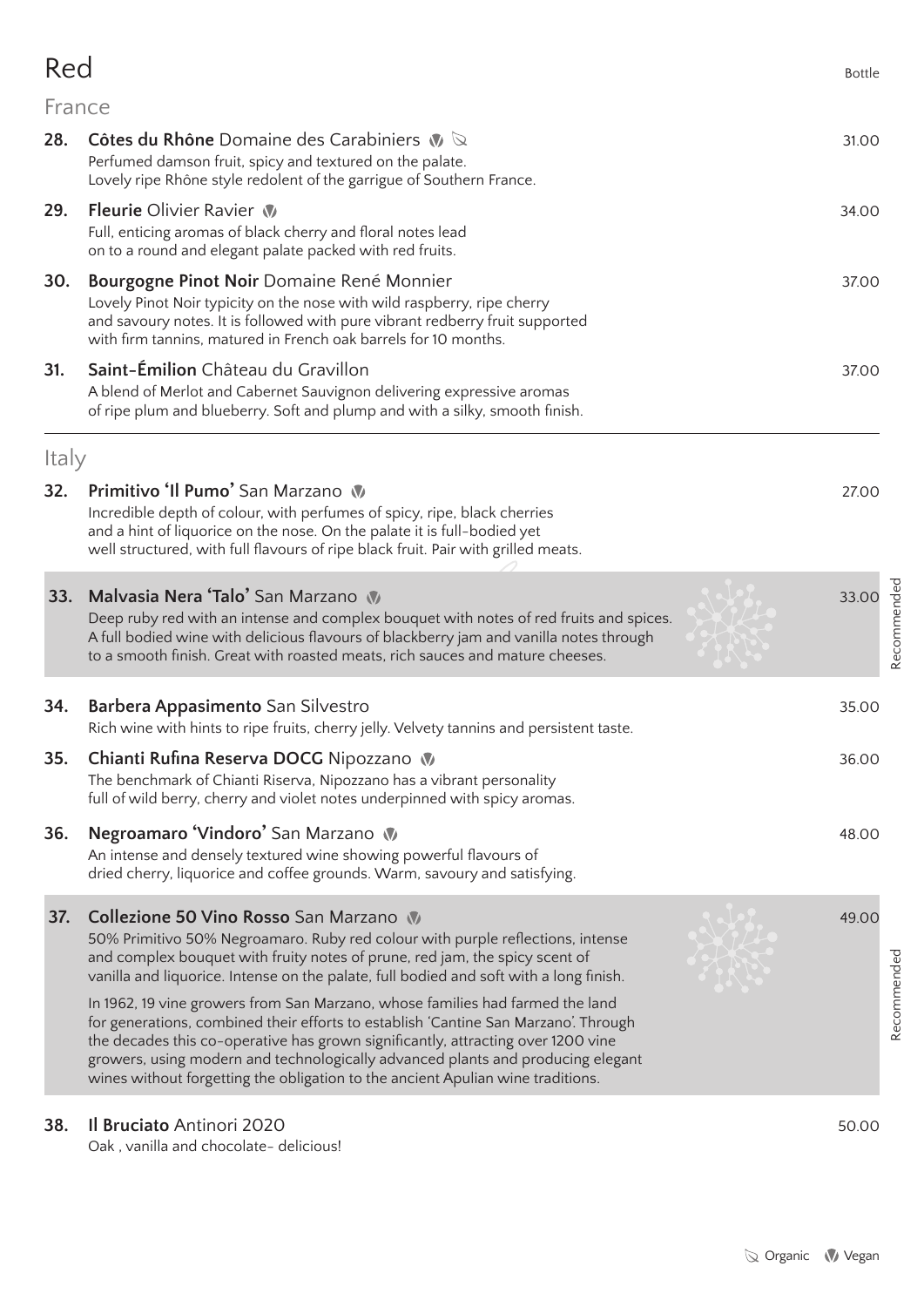| Red   |                                                                                                                                                                                                         |                   | <b>Bottle</b>  |
|-------|---------------------------------------------------------------------------------------------------------------------------------------------------------------------------------------------------------|-------------------|----------------|
| Spain |                                                                                                                                                                                                         |                   |                |
| 39.   | Time Waits For No One, 'White Skulls' Finca Bacara<br>Attractive floral aromas, vibrant fruit compote and vanilla notes in the background. Full and moreish.                                            |                   | 26.00          |
| 40.   | <b>Rioja Reserva</b> Bodegas Ondarre W<br>Leather and spice of traditionally made Rioja on the nose. Smooth<br>and subtle with strawberries and vanilla ice cream with a long finish.                   | Magnum            | 31.00<br>62.00 |
| 41.   | Rioja 'Vino de Pueblo', Leza L3Z4 Badiola<br>Rich aromas of dark cherries complemented by delicate<br>hints of spice and herbal notes of thyme and rosemary.                                            |                   | 48.00          |
| 42.   | Ribera del Duero, Peña Roble Reserva Bodegas Resalte de Peñafiel<br>Ripe, dark fruits, liquorice, mineral and spice with roasted notes from the oak ageing.                                             |                   | 50.00          |
|       | South Africa                                                                                                                                                                                            |                   |                |
| 43.   | <b>Constantia Pinotage</b> Groot Constantia<br>Dark berry fruit, well-structured, medium tannins and a beautiful balance.<br>The wine is made in a classic, traditional style. Enjoy with a good steak. |                   | 37.00          |
| 44.   | 'Gouverneurs Reserve' Groot Constantia W<br>Ripe rich flavours of blackcurrant with hints of cedar, chocolate and graphite.                                                                             |                   | 54.00          |
| 45.   | <b>Pinot Noir 'G.P.S. Series' Richard Kershaw Wines W</b><br>Captivating floral aroma, succulent texture and pure fruit flavours<br>of black cherry, pomegranate, rose petal and raspberry.             |                   | 66.00          |
|       | Australia & New Zealand (Australasia)                                                                                                                                                                   |                   |                |
| 46.   | <b>Shiraz, Foundstone Berton Vineyard</b><br>A fresh and juicy Shiraz with blackberry, black cherry and plum fruit flavours.                                                                            |                   | 26.00          |
| 47.   | Pinot Noir 'The Nest' Lake Chalice<br>A light bodied and juicy Pinot Noir with aromatic notes<br>of sweet ripe strawberries, dried herbs and red cherry.                                                |                   | 31.00          |
| 48.   | <b>Cruel Mistress Pinot Noir Larry Cherubino</b><br>Sweet clove and black cherry aromas. Sweet spice, smoky, leather<br>and black plum flavours on the palate, all beautifully balanced.                |                   | 37.00          |
| 49.   | <b>Shiraz, 'The McRae Wood' Jim Barry Wines</b><br>Fantastic drive and complexity, with the soft velvety texture enhancing the lengthy finish.                                                          |                   | 52.00          |
|       | Chile & Argentina (South America)                                                                                                                                                                       |                   |                |
| 50.   | Carmenère 'Limited Edition' Viña Perez Cruz<br>Vibrant notes of ripe black fruits, combine with earthy hints,<br>nut, spice and fine herbal notes that are characteristic of Maipo Alto.                |                   | 30.00          |
| 51.   | <b>Petit Verdot 'Chaski' Viña Perez Cruz W</b><br>Intense with vibrant black fruits enhanced<br>by mint, herbal and dark chocolate notes.                                                               |                   | 44.00          |
| 52.   | Malbec Estate Doña Paula<br>Aromas of plums, black cherries, liquorice and dried herbs.<br>Ripe and elegant with a lingering finish.                                                                    |                   | 31.00          |
| 53.   | Malbec Cabernet Sauvignon & Merlot Trinita $\mathbb W$<br>Piattelli Vineyards<br>An aromatic bouquet of coffee and spice. This unfolds across the palette with sweetness                                |                   | 38.00          |
|       | and a hint of chocolate. Excellent with slow cooked meat and rich sauces.                                                                                                                               | $\oslash$ Organic | <b>V</b> Vegan |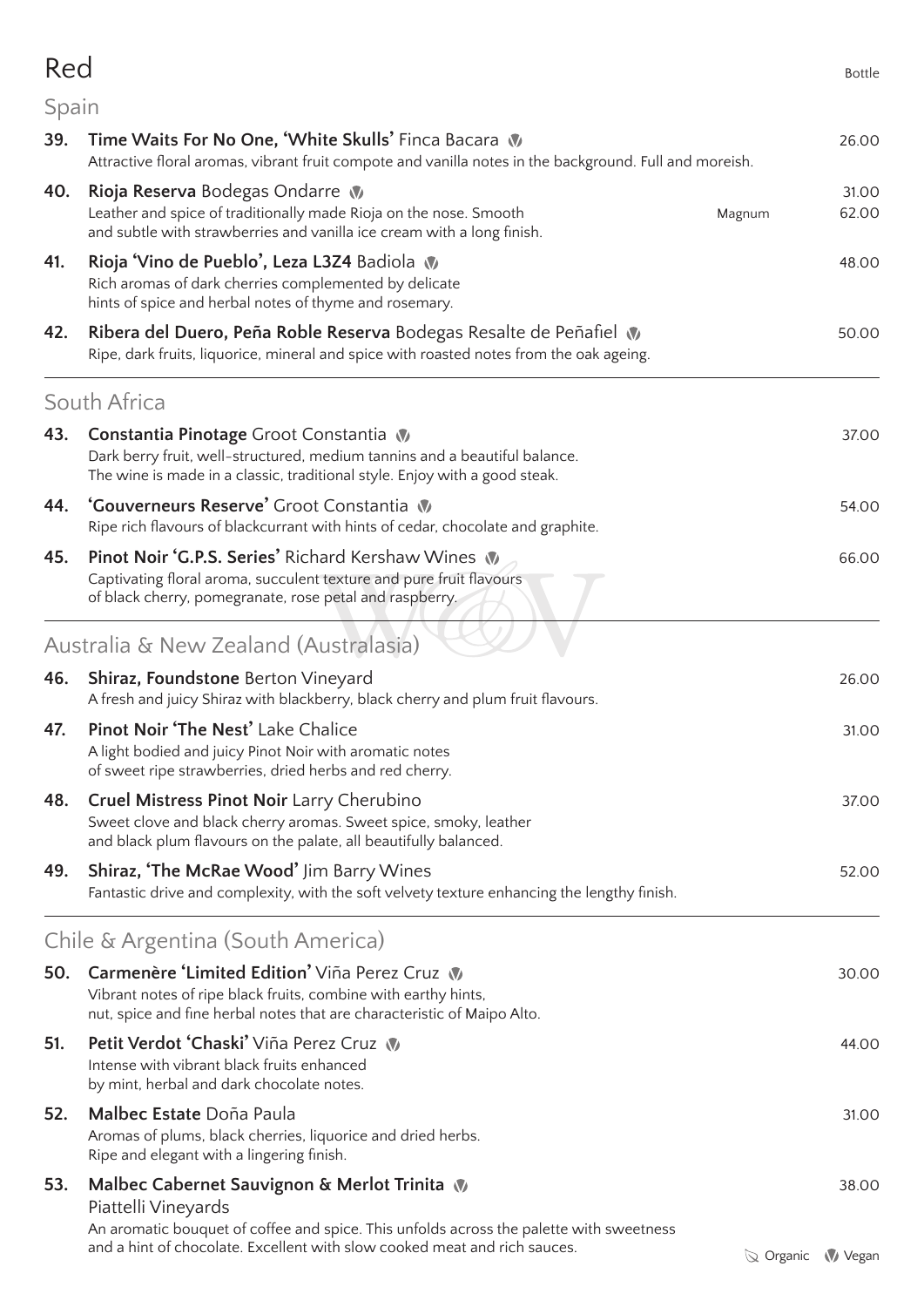# Fine & Rare Reds Bottle

| <i><u><b>Iconic</b></u></i> |                                                                                                                                                                                                                                                                                                                                                                                                                                                                                                                              |       |
|-----------------------------|------------------------------------------------------------------------------------------------------------------------------------------------------------------------------------------------------------------------------------------------------------------------------------------------------------------------------------------------------------------------------------------------------------------------------------------------------------------------------------------------------------------------------|-------|
| 54.                         | Bordeaux 'Le Secret' Château Lestrille 2015<br>100% Merlot. A medium-bodied Bordeaux showing<br>concentrated fruit aromas backed by delicate woody notes.                                                                                                                                                                                                                                                                                                                                                                    | 66.00 |
| 55.                         | St Julien Bordeaux Château Gloria 2013<br>Cassis fruit and tobacco under a blanket of soft ripe tannins. Blackberry & Plum.                                                                                                                                                                                                                                                                                                                                                                                                  | 75.00 |
| 56.                         | Gran Reserva Marques de Murrieta 2014<br>The oldest family winery in Rioja. Dried forest fruits, vanilla, oak and cherry.<br>Well balanced with a very long finish. Worth every penny !                                                                                                                                                                                                                                                                                                                                      | 75.00 |
| 57.                         | Pomerol Château Fugue de Nenin 2015<br>This is a crunchy, bold and mouthfilling Pomerol which displays<br>impressive maturity. Produced from Merlot and Cabernet Franc.                                                                                                                                                                                                                                                                                                                                                      | 75.00 |
| 58.                         | Margaux Château Deyrem Valentin 2015<br>This 2015 Margaux is a great vintage displaying notes of cassis, black cherries and<br>plums. It has distinct caramel sweetness with a rich, dark colour bursting with<br>dark forest fruit flavours. It is made from 100% Merlot.                                                                                                                                                                                                                                                   | 90.00 |
| 59.                         | <b>Cigalus Rouge</b> Gérard Bertrand 2020 $\&$<br>Intense ruby colour with a mahogany hue. First the bouquet shouts concentrated,<br>very ripe black fruit. After a little time in the glass, more complexity with grilled<br>spice and toasted oak unfolds. The palate is lush and opulent with velvety tannins<br>and aromas of black fruit - blackberries, black cherries and plums.                                                                                                                                      | 51.00 |
| 60.                         | <b>Pomerol</b> Château de Valois 2016<br>Intense cassis aromas followed by hints of toast on the nose. On the palate it<br>has notes of fruit, morello cherries and dark chocolate and big but ripe tannins,<br>finishing with a hint of cedar and vanilla. Château de Valois was built in 1862<br>from the restructuring of the original vineyards of Château Figeac.<br>Today the same family owns it and constantly improves the quality and<br>produces great Pomerol wines. The vineyard was totally replanted in 1956. | 68.00 |
| 61.                         | Vinsobres Les Hauts de Julien Famille Perrin 2015<br>A Southern Rhône red produced from Syrah (Shiraz). A beautiful rich and intense<br>wine produced from 90 year old vines. Blackcurrent, black cherry, leather and oak.                                                                                                                                                                                                                                                                                                   | 45.00 |